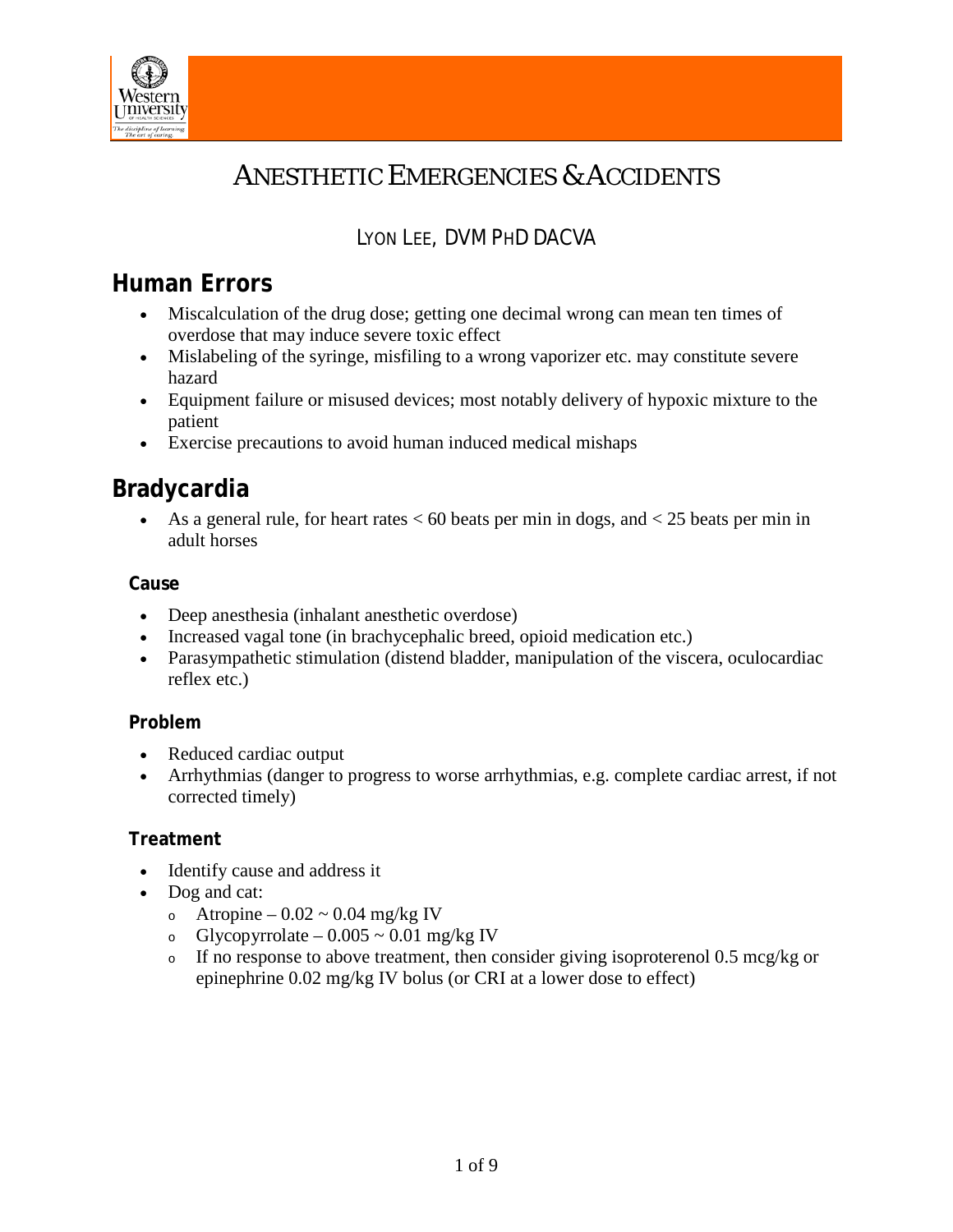

# **Tachycardia**

## **Cause**

- Light anesthesia
- Drug induced/iatrogenic; atropine, glycopyrrolate
- Hypotension-reflex tachycardia
- Hypercapnia induced sympathetic drive

# **Problem**

- Increases myocardial oxygen consumption; may lead to arrhythmias
- Less time for the blood volume to fill the heart, so lead to reduced stroke volume (cardiac output)

# **Treatment**

- Deepen anesthesia if too light
- Usually none if drug-induced sinus tachycardia
- Treat hypotension (with fluids or inotropic agents)
- Treat respiratory acidosis
- For severe sinus tachycardia, consider beta-adrenergic blockers; propranolol  $(0.02\negthinspace\negthinspace\sim0.06$ mg/kg), or esmolol (0.25~0.5 mg/kg) slow IV

# **Hypotension**

## **Causes**

- Anesthetic overdose
- Hypovolemia due to intra-operative bleeding or peri-operative fluid deficit

## **Problem**

• Inadequate tissue perfusion, particularly important for vital organs such as brain, heart, kidneys, lungs and liver (and muscles for horses to prevent post-anesthetic myopathy)

## **Treatment**

- Lighten anesthetic depth
- Fluid therapy
- Provide injectables (e.g., opoids, benzodiazpeines, ketamine, propofol, systemic local anesthetics etc.) to reduce volatile anesthetic requirements
- Positive inotropes (dopamine, dobutamine, ephedrine)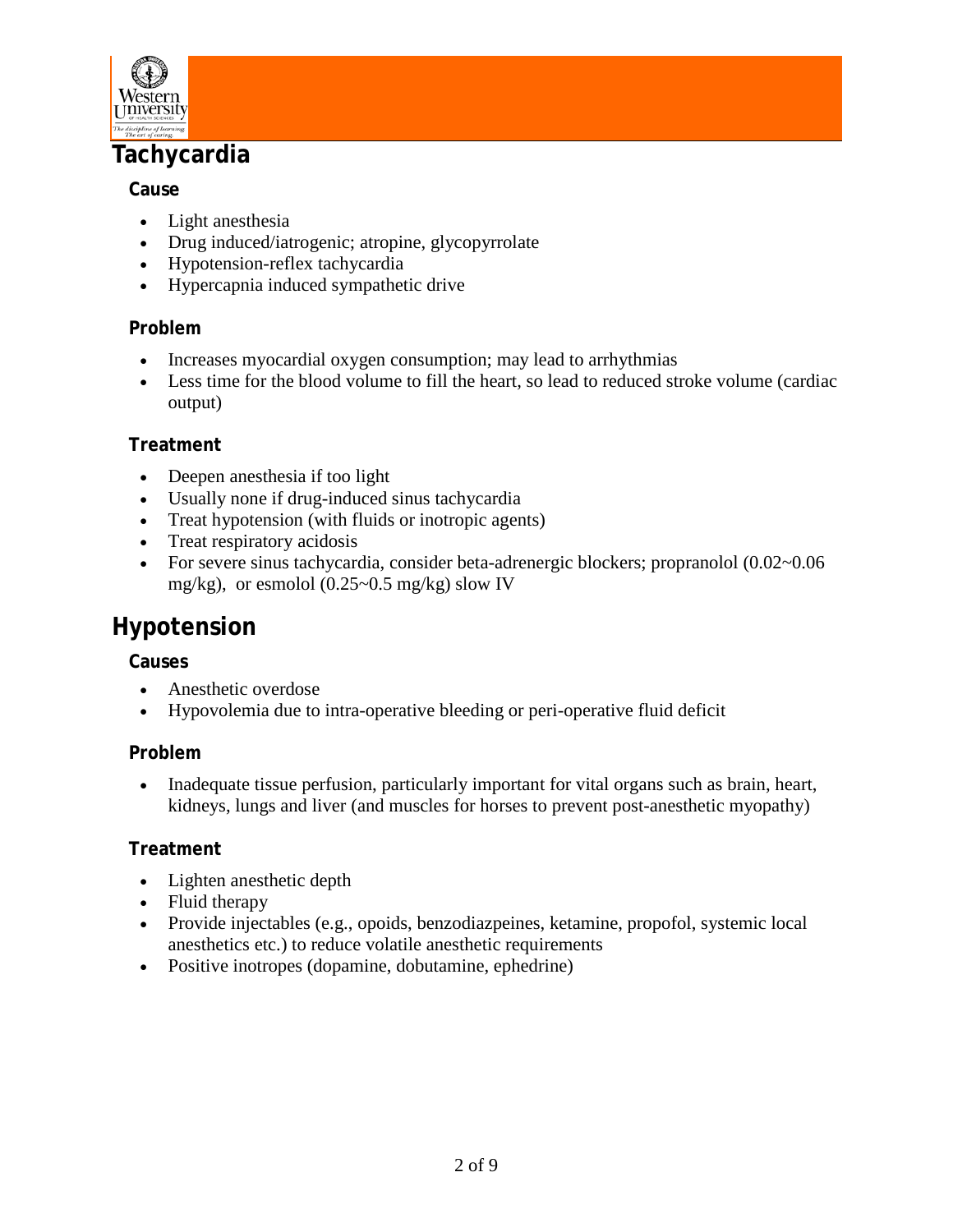

# **Premature Ventricular Contractions (PVC's or VPC's)**

### **Cause**

- Usually acidemia, hypoxia or hypercapnia
- Pain
- Myocardial contusion from trauma, usually peak at 24 hours following the accident
- Gastric dilitation/volvulus (GDV) syndrome in dogs peak frequency occurs following surgery
- Sympathetic imbalance
- Drug induced thiopental (bigeminy), halothane (decrease arrhythmogenic threshold)

### **Problem**

• May lead to ventricular fibrillation, if not corrected timely

### **Treatment**

- Correct causes
	- <sup>o</sup> Respiratory acidosis ventilate
	- $\circ$  Metabolic acidosis NaHCO<sub>3</sub>
	- <sup>o</sup> Switch to isoflurane or sevoflurane from halothane
	- <sup>o</sup> Hypoxia
		- $\infty$  Increase O<sub>2</sub> fraction
		- ¤ Decrease shunt fraction
		- ¤ Increase ventilation
		- ¤ Decrease dead space
		- ¤ Correct diffusion impairment
- Drug therapy
	- o Lidocaine:  $1\approx 2$  mg/kg IV bolus, up to 8 mg/kg  $(4 \text{ mg/kg in cats})$ .
	- If not responsive, then Procaineamide:  $5 \sim 10$  mg/kg slow IV or beta-adrenergic blockers such as propranolol (0.02  $\sim$  0.06 mg/kg), or esmolol (0.25  $\sim$  0.5 mg/kg) slow IV

# **Perivascular Injection**

### **Causes**

- Displaced catheter, no use of catheter for drug administration, leaky vessels
- Use of irritant agents such as thiopental or guaifenesin (guaicol glycerine ether; GGE)

### **Problem**

• Causes pain, abscesses, necrosis, thrombosis

### **Treatment**

- Best to administer drugs always using catheters to avoid accidental perivascular injection
- Dilute with saline
- Subcutaneous lidocaine
- Subcutaneous steroid (water soluble)
- Pressure bandage application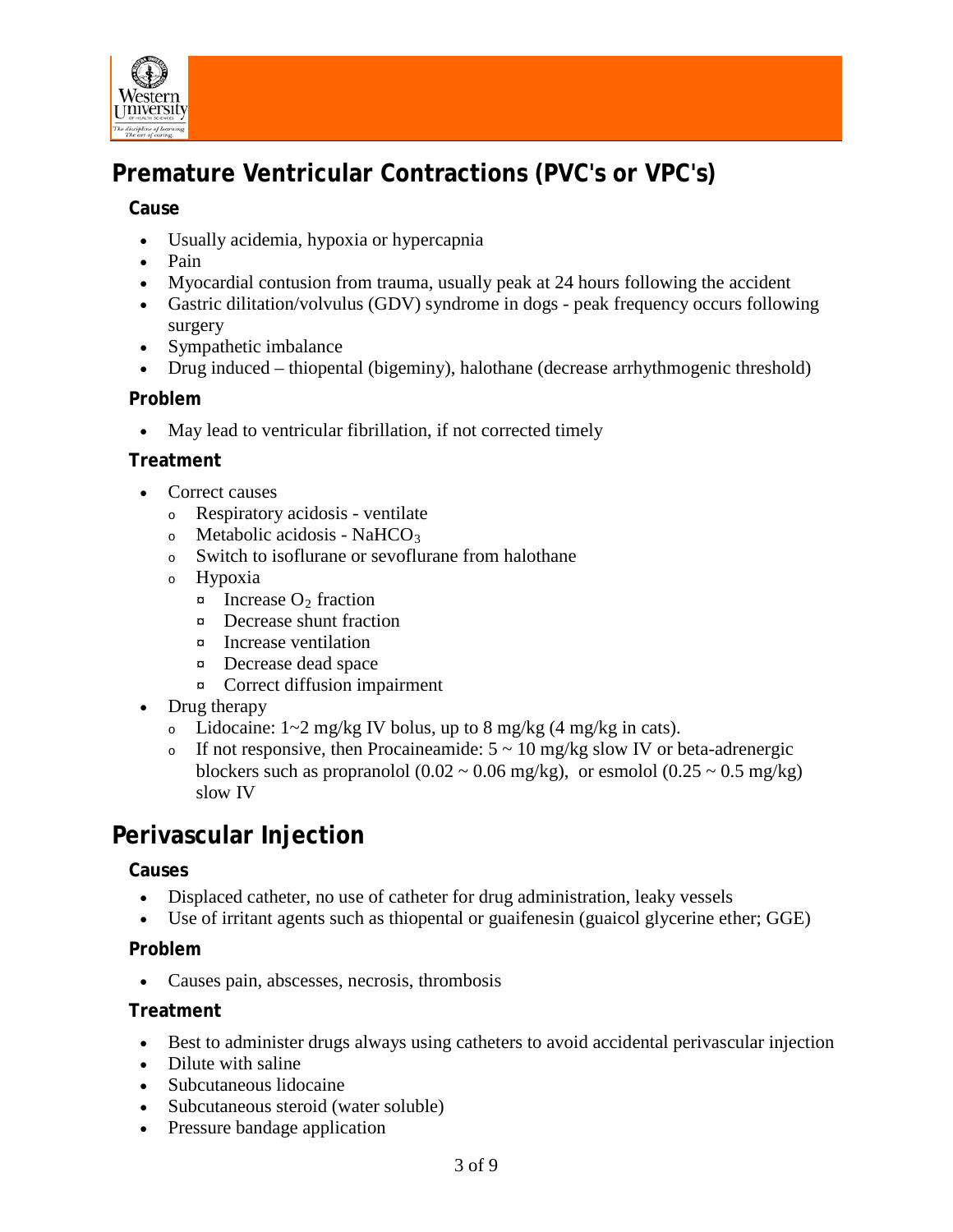

# **Brachycephalic Problems**

## **Anatomical handicaps**

- Stenotic nares
- Elongated soft palate
- Everted laryngeal ventricles
- Hypoplastic trachea-select several sizes of endotracheal tubes, select smaller size ET tube than non-brachycephalic dogs
- Large thick tongue

### **Goals**

- Rapid, smooth induction, i.e. Use propofol or thiopental etc.
- Pre-oxygenate using a face mask prior to anesthetic induction
- Quick, smooth recovery
- Avoid drugs with known vomiting reflex such as xylazine and morphine
- Avoid excessive premedication
- Leave endotracheal tube in as long as possible during recovery
- Observe recovery, pay attention to upper airway obstruction

# **Cardiac Arrest**

### **Common Causes**

- *Deficiency of oxygen is the ultimate cause of all cardiac arrests.*
- Respiratory failure
- Acid-base disturbances
- Electrolyte imbalances
- Autonomic imbalances
- Hypothermia
- Air embolism
- Toxicity
- Anaphylactic reactions
- Drug overdose~
- Cardiac disease, arrhythmias

### **Signs of cardiac arrest**

- Absence of a pulse or a palpable or audible heart beat
- Apnea
- Loss of consciousness
- Loss of corneal ocular reflexes
- Eyes are fixed, wide open
- Pupils are dilated and unresponsive to light

## **Basic cardiac life support (BCLS)**

• Aim is to deliver oxygen to the lungs by artificial ventilation, and then transport the oxygen to body tissues by external cardiac compression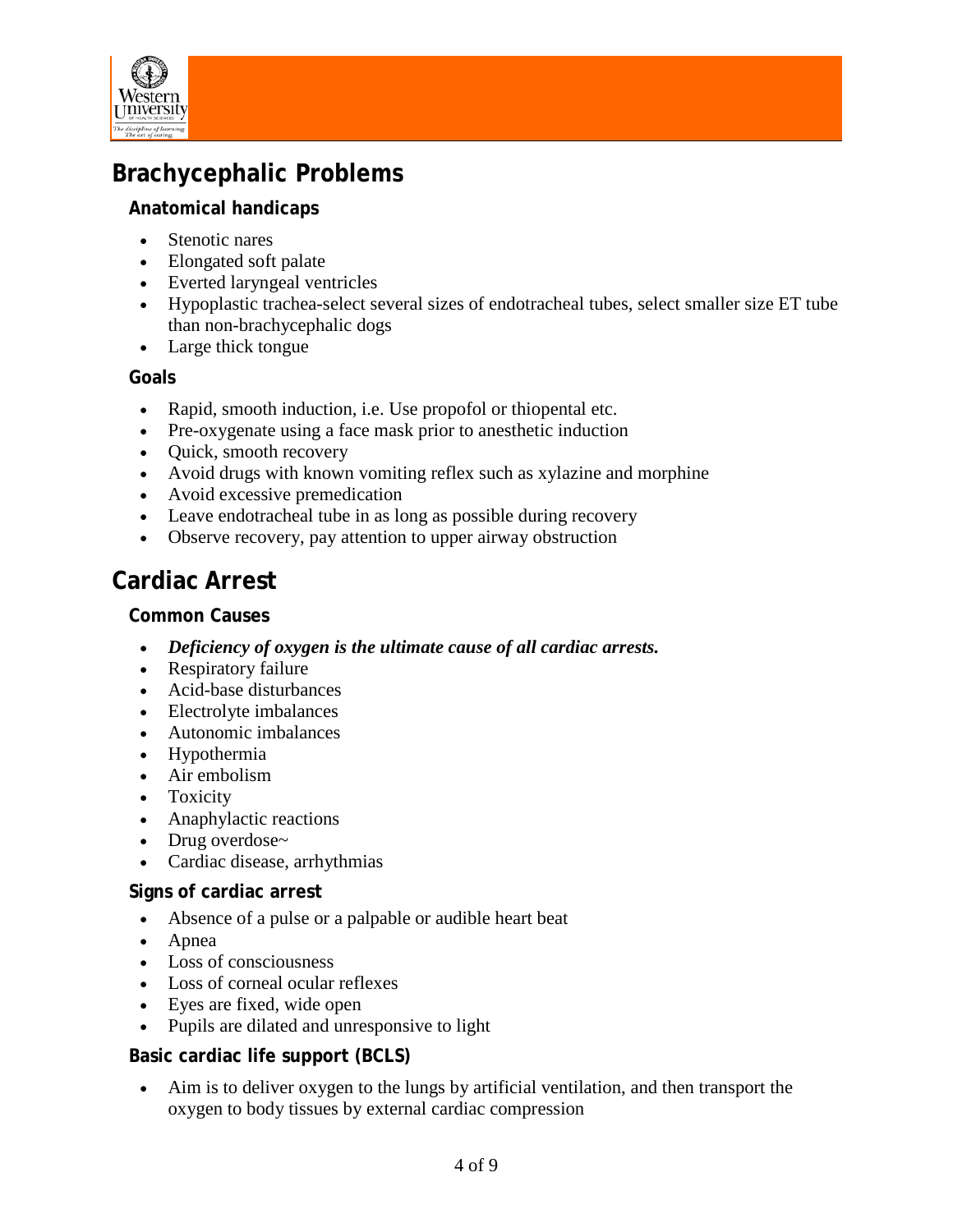

## **Advanced cardiac life support (ACLS)**

• Restoring spontaneous breathing and circulation and sustaining them

# **Rules of ABCDE**



## *Airway (A)*

- Establish a patent (secure) airway as quickly as possible
- Clear the airway of any obstructions (excessive mucus, tongue, foreign objects).
- Perform endotracheal intubation with a cuffed endotracheal tube.
- If this is not an available option, consider transtracheal catheter ventilation (using a 14g) needle or over-the-needle intravenous catheter with a 3mm endotracheal tube connector connected to  $O_2$  line or a Bain Circuit) or complete tracheostomy using a tracheostomy tube set.

### *Breathing (B)*

- Attach endotracheal tube to a source of 100% oxygen (preferable to room air, if possible).
- Administer  $6 \sim 12$  breaths/minute.
- Ratios of one breath per 5 chest compression are used when simultaneously performing chest compression.
- The amount of gas volume is  $10 \sim 20$  ml/kg at a peak inspiratory airway pressure of  $20 \sim$  $25 \text{ cm H}_2\text{O}$
- Inspiratory time is approximately set at 1.5 seconds and I:E ratio approximately  $1:2 \sim 3$ .
- A continuous flow of 100% oxygen at  $50~150$ ml/kg/min administered though endotracheal tube or a cannula inserted transtracheally.
- Although not as efficient, mouth-to nose ventilation is performed when endotracheal tube and respiratory assist device is not available, and could be life-saving.

### *Circulation (C) - Cardiac compression*

- Place the patient in lateral recumbency on a firm surface and compressing the chest at a rate of 80 ~ 120 compressions per minute, devoting equal time to compression and relaxation.
- Compress the heart in small animals  $\left($ <10 kg) from both sides, taking advantage of the cardiac pump mechanism of establishing cardiac output. In larger animals  $(>10 \text{ kg})$ , compress over the junction of the dorsal and middle third of the  $5\neg$ <sup>th</sup> intercostal space, relying on the thoracic pump mechanism for generating cardiac output.
- Compress the chest to depress the chest wall by 30%. The duration of compression (*cardiac systole*) should be at least 50% of the total compression-relaxation cycle to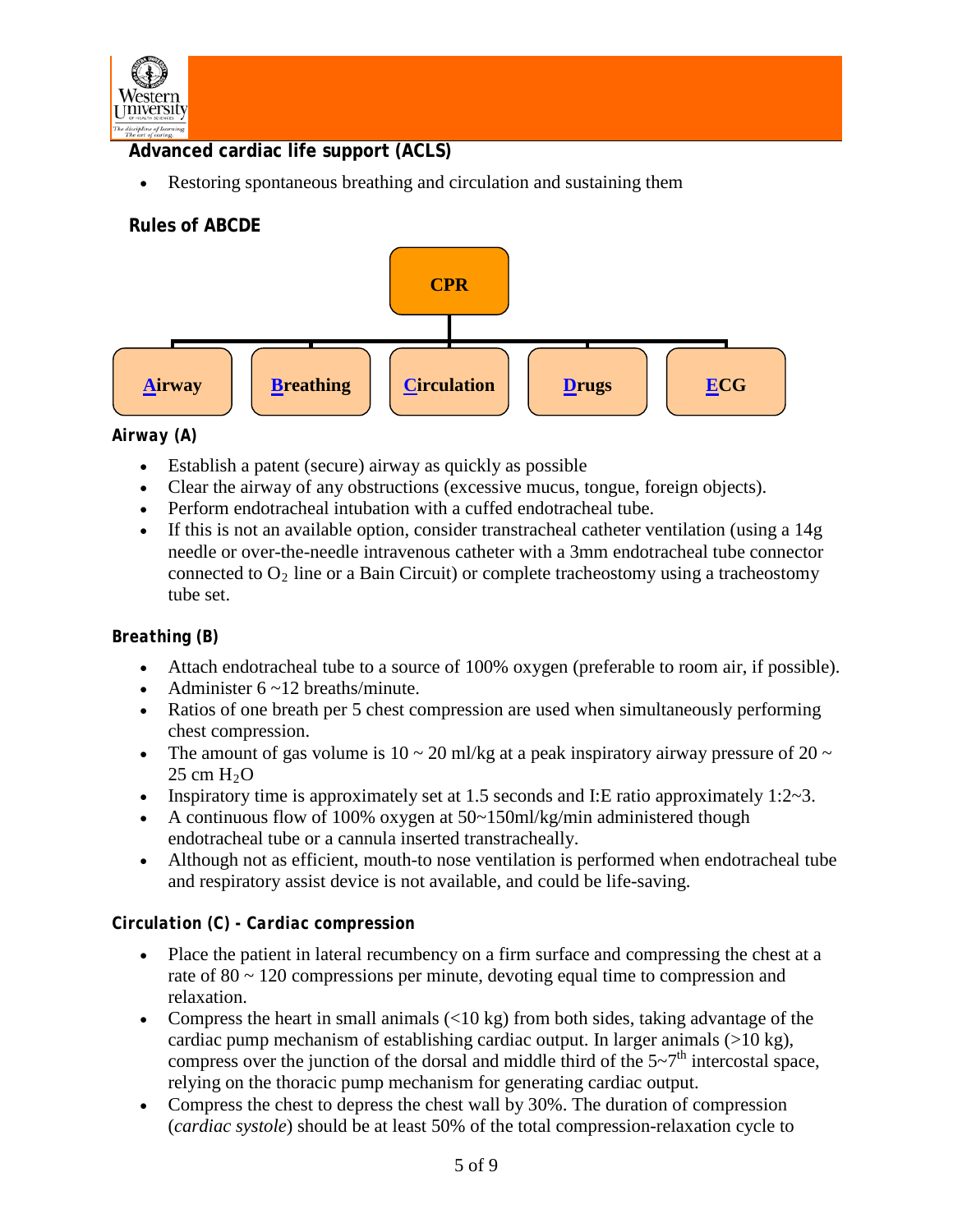

produce maximal flow. Release the pressure completely during relaxation to allow cardiac filling.

- Blood flow generated by cardiac compression will temporarily sustain cerebral and myocardial viability only if oxygenation is adequate. However, cerebral blood flow is less than one-fifth normal and coronary flow even less during external compression.
- Complications, which may arise from external compression, include sternal and rib fractures, blunt traumatic damage to intrathoracic and intraabdominal viscera and pneumothorax.

### *Mechanisms of blood flow during external chest compression*

- Controversial.
- Two theories predominate. They probably both operate.
	- <sup>o</sup> *Cardiac pump theory*. External chest compression squeezes the heart between the thoracic walls, forcing blood into the aorta. Blood flow depends on the rate and pattern of compression.
	- <sup>o</sup> *Thoracic pump theory*. Phasic changes in intrathoracic pressure result in venous inflow into the thorax and forward flow into the aorta. A prolonged compression time (50 -60% of the cycle) favors flow produced by changes in intrathoracic pressure.
- Application of an alternating counter pressure to the abdomen to increase caudal vascular resistance and divert blood to more vital tissues may be effective. This is accomplished by alternating abdominal and cardiac compressions.

### *Open-chest Cardiac Massage*

- Opening the chest for direct cardiac massage is indicated if external compressions are ineffective in producing a palpable femoral pulse after a maximum of 5 to 10 minutes.
- This is often required in cases where it is difficult to generate significant intrathoracic pressure fluctuations. Such cases include patients with pneumothorax, hemothorax, flail chest, severe obesity, poor thoracic wall compliance (bulldogs), and diaphragmatic hernia.
- To perform a left-sided thoracotomy for open-chest CPR, make a left sided incision at approximately the fifth or sixth intercostal space, from just below the origin of the ribs dorsally to just above the sternum ventrally.
- The coat is clipped only in long-haired breeds, just enough to see the rib space.
- Use Mayo scissors to penetrate the pleura.
- Insert retractors to spread the ribs and expose the thoracic cavity.
- A pericardiotomy is usually recommended.
- The heart is grasped and massage begins.
- Massage is performed in a rhythmical manner, with compressions originating at the apex and extending to the base. The resuscitator should feel the heart enlarge as the chambers fill.
- Despite some clear theoretical advantages, there seems considerable reluctance of performing emergency thoracotomy so as to perform internal cardiac compression because of lack of supporting evidence of increased chance of survival.

### *Drugs (D) administration*

**Recognize and treat arrhythmias**

### **Rationale for drug administration**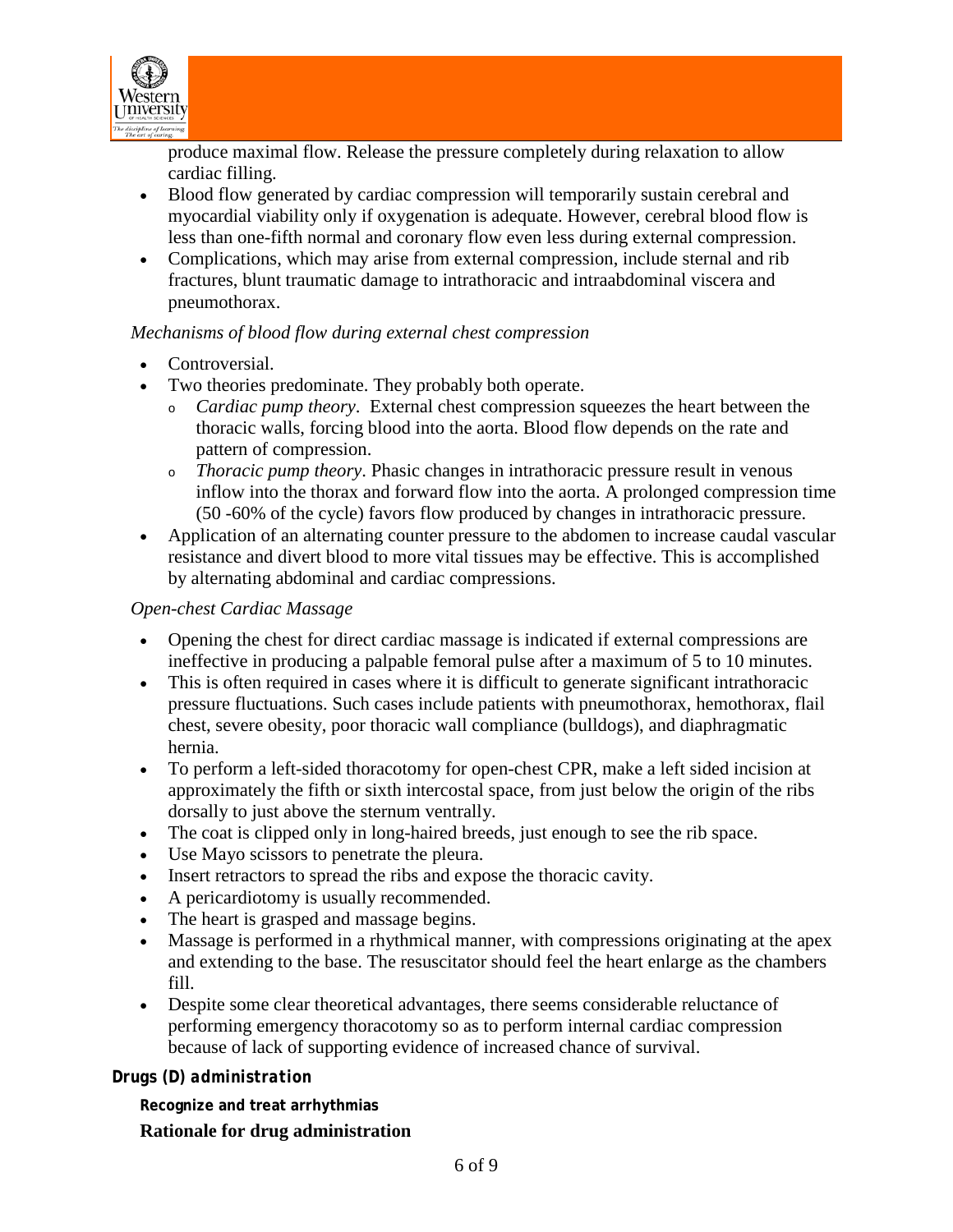

- **Epinephrine** 
	- <sup>o</sup> Benefits are mainly due to its alpha-adrenergic actions.
	- <sup>o</sup> It increases arterial wall tone and total peripheral resistance. This allows better intrathoracic arterial flow by reducing the tendency of vessels to collapse from the pressure induced by chest compressions.
	- <sup>o</sup> Epinephrine also increases diastolic pressure which is important for myocardial perfusion, and renders the fibrillating heart more apt to defibrillate.
	- <sup>o</sup> It also diverts blood flow away from non-vital, towards vital tissues.
	- Dose of epinephrine is between  $0.02 \text{ mg/kg}$  to  $0.2 \text{ mg/kg}$ . Repeat this dose each 3 to 5 minutes if needed.
- Sodium bicarbonate
	- Administered when a metabolic acidosis has developed or is strongly suspected (indicated by the patient's history) or if resuscitation has proceeded for longer than 20 minutes.
	- $\circ$  The dose is approximately 0.5~1 mEq/kg for each 10 minutes of arrest.
	- <sup>o</sup> Venous blood gases are most indicative of bicarbonate needs.
	- <sup>o</sup> Bicarbonate therapy is currently controversial, with concern that overzealous use may induce hyperosmolality, hypernatremia, paradoxical intracellular acidosis, and iatrogenic alkalosis. (see Acid Base Physiology and Anesthesia lecture). Alkalosis lowers the serum potassium levels and shifts the oxygen-hemoglobin dissociation curve, impairing oxygen delivery to the tissues.
	- <sup>o</sup> The carbon dioxide generated may cause respiratory acidemia in the presence of inadequate ventilation and also intracellular acidosis. Therefore, bicarbonate therapy is recommended only when specifically indicated.
- Calcium salts
	- <sup>o</sup> No longer recommended since their administration is associated with a poorer survival rate and accelerated development of irreversible neuronal damage. They may be given if specifically indicated e.g. hypocalcemia or hyperkalemia.
- Glucose containing fluid solutions
	- <sup>o</sup> Hyperglycemia has also been associated with a poorer survival rate and higher incidence of neuronal dysfunction. The use of glucose-containing solutions is therefore relatively contraindicated unless specifically indicated.
- Intravenous fluids
	- <sup>o</sup> Given at 10 to 20 ml/kg to offset peripheral vasodilation not corrected by alphaadrenergic agents. Rapid rates of fluid administration are not indicated unless severe hypovolemia exists.

## **Routes of drug administration**

- Central venous catheters (jugular) provide a more rapid onset of drug effect compared with drug administration through peripheral catheters.
- If peripheral sites are used, external cardiac massage must effectively establish circulation if the drug is to reach the heart.
- Remember the brain-arm circulating time is approximately 30 seconds with normal cardiac output. Cardiac compression less than this duration is less effective and will impede the delivery of the drug from injection site to the heart (target organ).
- Administration of drugs (epinephrine, atropine, lidocaine) into the tracheal tube lumen allows prompt absorption across the tracheal mucosa and serves as a useful alternate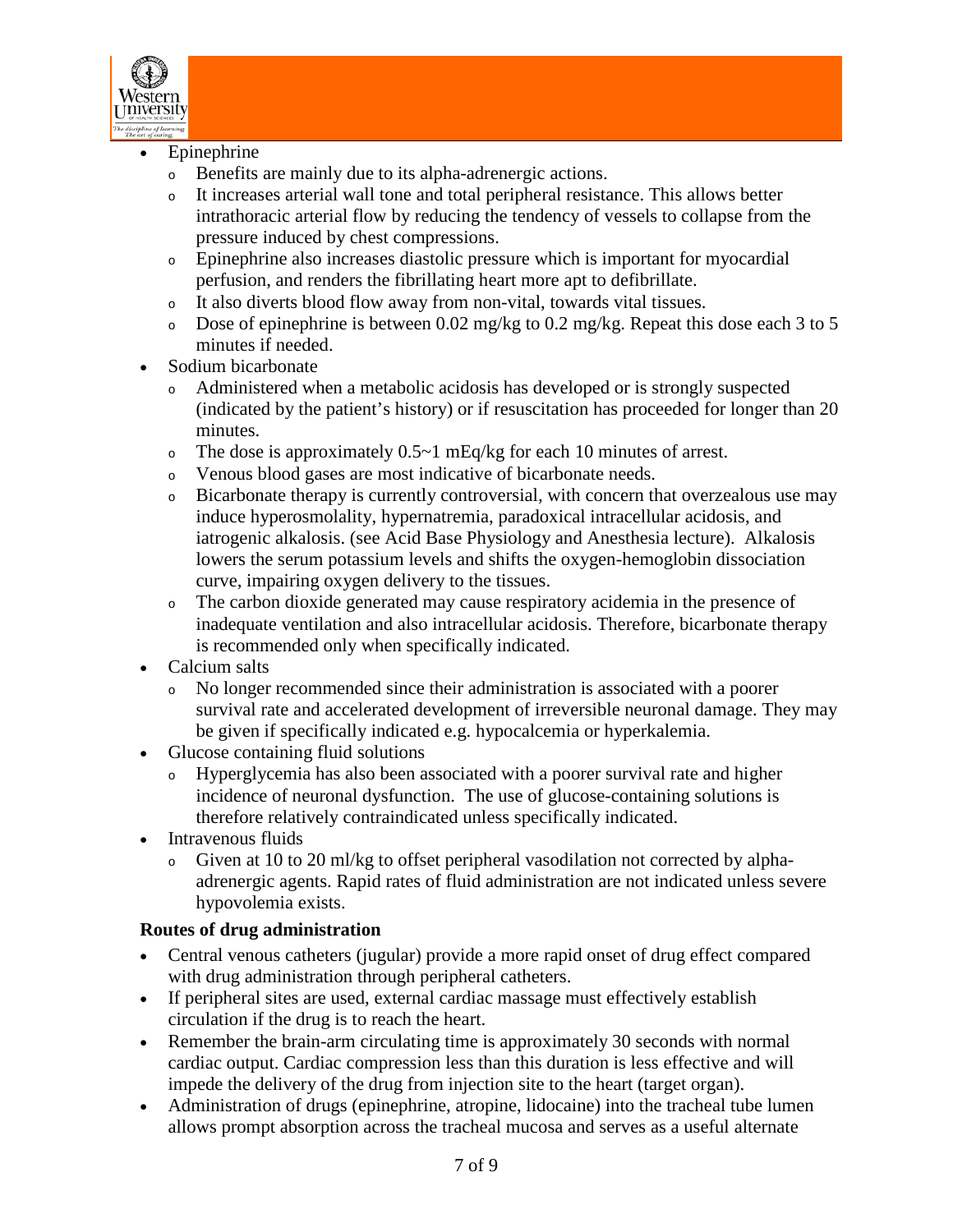

route for drug administration. This is usually done using 2-3 ml of saline as diluent for the drug administered into the lumen of endotracheal tube, followed by 2-3 large breaths with artificial ventilation to promote dispersion of the drug within the pulmonary tree. Double or triple the IV dose when given in this route.

• Intracardiac administration of epinephrine is rarely indicated and in fact discouraged. It may be used when the chest is already open. Other routes which permit rapid uptake of drugs include the intraosseous and sublingual routes.

### *Electrocardiography (E)*

**Electrocardiographically, there are three forms of cardiac arrest**

- 1. *Asystole* (the flat liner) is absence of any electrical activity.
- Initial pharmacologic therapy of choice is epinephrine at a dose of  $0.02$  to  $0.2$  mg/kg.
- 2. *Ventricular fibrillation* (the hay wire)
	- Appears as completely chaotic, irregular, bizarre deflections.
	- There are two types of fibrillation:
		- <sup>o</sup> Coarse (with large oscillations)
		- <sup>o</sup> Fine (small oscillations).
	- There are no recognizable P or ORS waves.
	- The treatment is to defibrillate with DC current.
		- <sup>o</sup> Apply adequate amount of electrode gel at the center of one paddle and rub the paddles together
		- <sup>o</sup> Turn the defibrillator on
		- <sup>o</sup> Select energy level:
			- $\alpha$  External 50 to 100 wattsec (J) (<10kg), 100 to 400 wattsec (>10 kg)
			- $\alpha$  Internal 5 to 15 wattsec (<10 kg), 20 to 80 wattsec (>10 kg)
			- $\infty$  The internal dose is approximately 1/10th the external dose.
		- <sup>o</sup> Charge the defibrillator
		- <sup>o</sup> Position paddles: beware of burn and human personal injury
		- Fire the defibrillator
	- <sup>o</sup> If ineffective, repeat defibrillation. If still no effect, particularly with fine fibrillation, epinephrine may be given to raise the fibrillation threshold. Lidocaine and sodium bicarbonate may then be tried if fibrillations are still present
	- Although not as effective, chemical cardioversion of ventricular fibrillation in the absence of mechanical defibrillator can be carried out with a mixture of 1.0 mEq potassium/kg and 6.0 mg acetylcholine/kg by intravenous injection.
- 3. *Electromechanical dissociation* (the normal wave form)
	- Is present when there is a recordable electrocardiogram but no effective cardiac output
	- This form of cardiac arrest carries a fairly poor prognosis.
	- Some success has been reported with administration of dopamine  $(5-10 \text{~mcg/kg/min})$  and also dexamethasone (2 mg/kg).

### **Postresucitation Life Support**

- This is the most difficult part of the resuscitation. Post-resuscitation cardiac arrest frequently occurs. All patients resuscitated should be placed in an intensive care unit for monitoring and support therapy.
- Postresuscitation therapy
- Re-arrest frequently occurs and resuscitation will be necessary